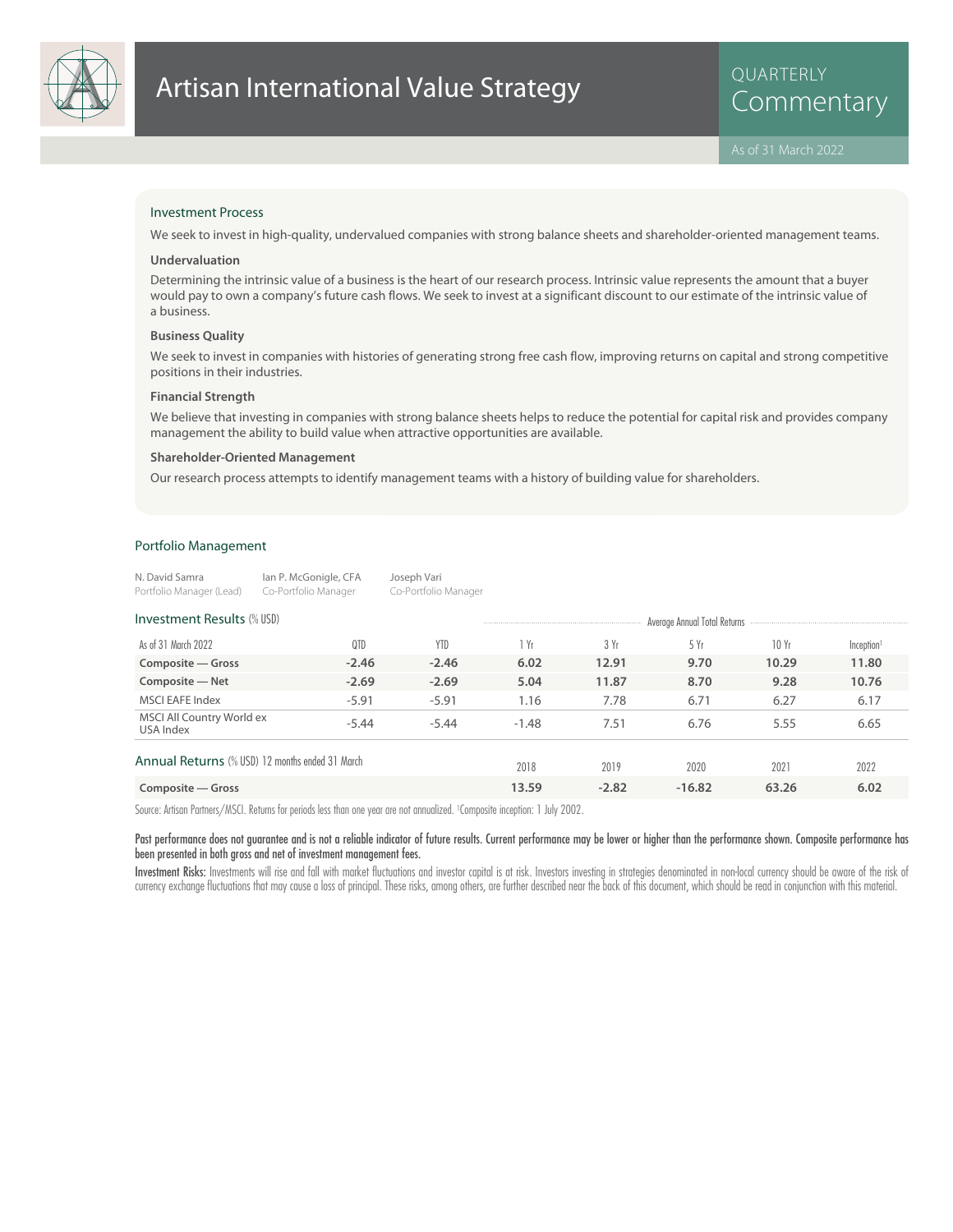

# Quarterly Commentary Artisan International Value Strategy As of 31 March 2022

#### Market Discussion

Stock markets across the globe fell 5% in the first quarter—and for good reason. The world has changed, quickly and not for the better. A confluence of issues, including rising interest rates, inflation unseen in decades, COVID-19 lockdowns in China and Russia's invasion of Ukraine, all presents challenges to businesses and financial markets.

Of course, stock market indices are nothing more than a collection of businesses included in that index, their value assigned by investors. Fundamentally those values represent the consensus view on the value of the future cash flow those companies are likely to generate. Future cash flow, by definition, is impossible to forecast with pinpoint accuracy, but we do know that any increase in interest rates reduces today's value of those cash flows. We also know any unanticipated threats to those forecasts will increase the odds they were too high. During the quarter, both higher interest rates and increased uncertainty were at play around the globe.

For example, interest rates rose in most countries. Rates on US twoand ten-year Treasury bonds increased by 1.56% and 0.81% (all data in local currency unless otherwise noted) respectively. In addition, long bond rates increased in Germany (+0.73%), the UK (+0.67%) and Japan (+0.15%), among other countries. Increased interest rates are the necessary medicine needed to cure today's elevated inflation. Unchecked inflation can impoverish populations and lead to social unrest. Inflation acts as tax on everybody. It doesn't differentiate between economic classes. Beyond the obvious social issues, inflation is also a serious threat to company profits. Broad-based inflation puts pressure on earnings as companies incur rising labor and raw material costs. Some companies can successfully pass price increases through to their customers, but most cannot at the same rate. Over time this shrinks profit margins. We're seeing this play out across a wide swath of industries—food, energy, transportation, utilities, clothing, the list goes on. Even growing companies face challenges. Rising costs can thwart expansion plans, for instance, when the cost of, say, constructing a factory is suddenly far more than projected a year ago.

Inflation is just one issue. COVID-19 lockdowns in China, the world's second-largest economy, are creating headwinds to profit growth. Consumption of certain products and services will decline in China in the same way it declined in the rest of the world. People won't drive; they won't travel; they won't eat out or even seek medical treatment. This inevitably will lead to lower profits for those companies that export products or services to China. On top of that, since China is the world's manufacturing hub, already-strained supply chains face more pressure as factories struggle to keep their employees healthy or get running again after state-imposed quarantines.

Finally, there's the war in Eastern Europe. Beyond the tragic human toll, war leads to countless business and financial uncertainties. The longer a major war goes, the more it will inevitably slow down commerce, create inflation, add more pressure to supply chains, and hurt business and consumer confidence. For example, Russia recently announced export controls and has imposed restrictions on wheat exports outside the Eurasian Economic Union (five members of the former Soviet Union). Economists estimate that these restrictions will exacerbate an already significant rise in food prices.

Just last year, stock market returns were spectacular, even as each of the issues previously discussed started to emerge. In our experience, many risks are ignored during periods of excess liquidity only to become obsessions when equities falter. The latter became apparent in the first quarter. As reality set in and human nature took control, most stock markets across the globe declined, with Russia performing the worse.

A rarity during the last decade, the US stock market underperformed other developed markets, sort of. The S&P 500® Index declined by 4.9% while the MSCI EAFE Index fell by 3.7%. The "sort-of" comes into play when considering currency. The strength of the US dollar against the euro, the British pound, Swiss franc and especially the Japanese yen (the yen devalued 6% during the quarter) translated into a 5.9% decline for the MSCI EAFE Index in dollars. Given that we all consume in dollars, the dollar return is what matters. On the other hand, the smaller decline in non-US local markets, we believe, reflects an unwind of some of the excessive momentum that drove last year's US stock market returns (more on that later). Emerging markets were worse, dragged down by Russian equities (the MSCI Emerging Markets Eastern Europe Index was down by 71%) but also by stocks in the MSCI China Index (down 14%). Overall, in dollars, MSCI Emerging Markets Index stocks declined by 7%.

We suspect the strong dollar relates to the faster pace at which interest rates are increasing in the US relative to other parts of the world. A few currencies bucked the trend and appreciated relative to the dollar, including the Brazilian real, the Mexican peso and the Canadian dollar. Those economies are driven by oil, gas and commodities. Gold—John Maynard Keynes' barbarous relic—is another "currency" that appreciated versus the dollar.

**Exhibit 1A:** Currency Appreciation Relative to the US dollar

| Currency        | Q1 2022 Increase (%) |
|-----------------|----------------------|
| Brazilian real  | 15%                  |
| Mexican peso    | 3%                   |
| Canadian dollar | 1%                   |
| Gold            | 6%                   |

Source: FactSet.

Commodity price increases were alarming, especially energy and food. Obviously, the cost of living is going up. These basic consumption cost increases are compounded by rising interest rates that translate into higher mortgage rates, higher car loan rates, higher credit card borrowing costs and higher government borrowing costs. There's simply less to go around. The less well-off will struggle with basic needs, while middle income and high-end consumers will have less to spend on things like iPhones, restaurants and first-class airline tickets.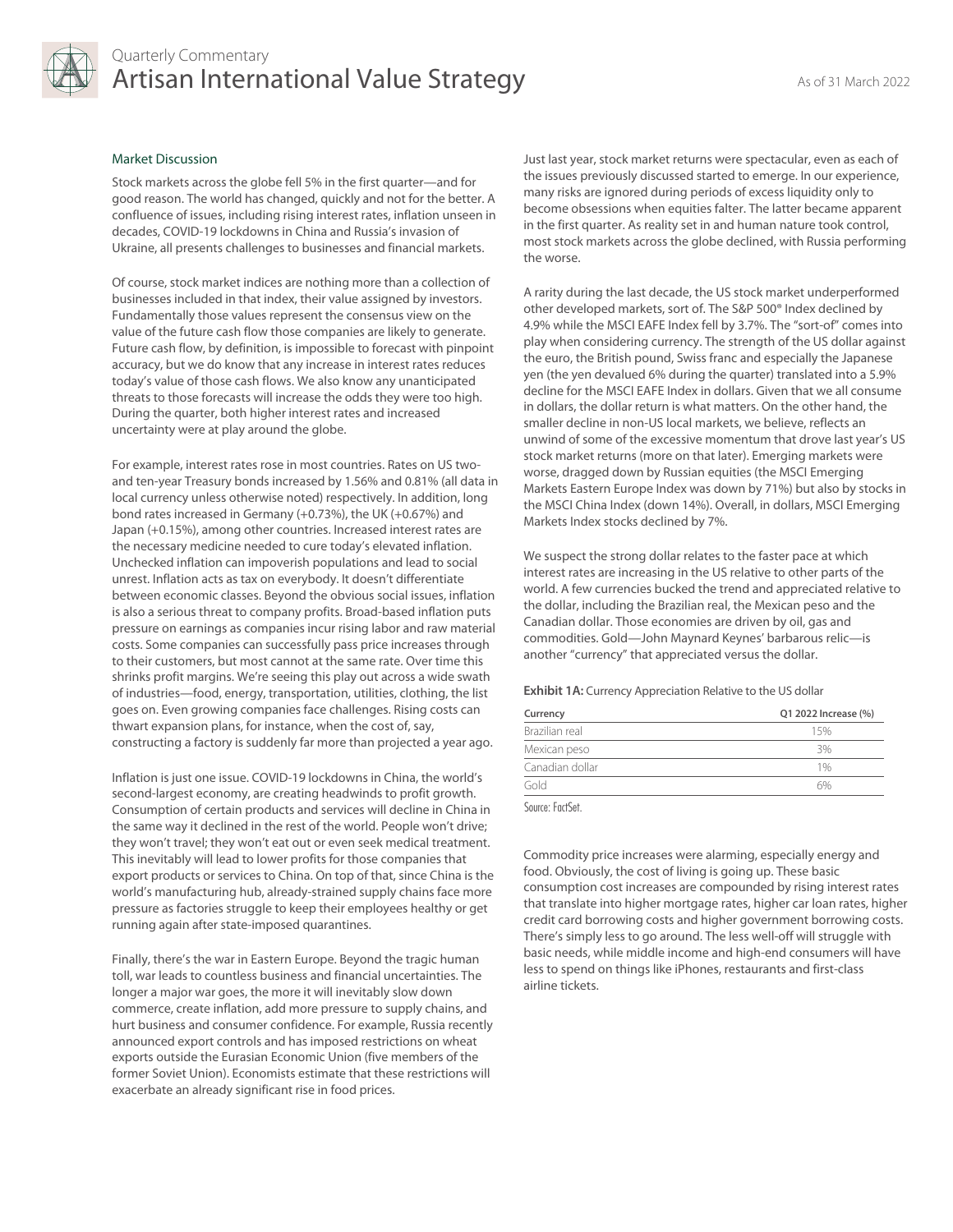### **Exhibit 1B:** Commodity Price Appreciation

| Commodity       | Q1 2022 Increase (%) |
|-----------------|----------------------|
| US natural gas  | 48%                  |
| Brent crude oil | 40%                  |
| Gasoline        | 34%                  |
| Jet fuel        | 61%                  |
| Corn            | 25%                  |
| Wheat           | 41%                  |
| Chicken         | 17%                  |
| Hogs            | 44%                  |
| Cheese          | 29%                  |
| Eggs            | 55%                  |
|                 |                      |

Source: FactSet.

As value investors, we endeavor to protect against risk by purchasing companies below the present value of future cash flow, expecting that if something goes wrong, we have built in a margin of safety. We then try to reduce risk by buying businesses characterized by high returns, strong finances and management teams that can navigate difficult times. Nonetheless, falling stock markets will drive share prices down, even in a well-built value portfolio.

### Portfolio Discussion

In local currency, the portfolio declined by 1.5% while currency declines cost another 1.3%. While most securities in the portfolio declined, the largest detractors were Samsung Electronics, ING Groep and Danone. On the other hand, investments in energy companies Suncor Energy, Tenaris and Imperial Oil had terrific returns. In addition, shares of Arch Capital Group and Telefonica Brasil contributed significantly to returns.

The share price of Samsung Electronics declined by 11% in local currency and almost 13% in dollars during the quarter. At the same time, the business remains strong and continues to grow. Samsung's memory semiconductor business, the largest in the world, continues to see high volume growth combined with modest price pressure and improving margins. This is Samsung's largest business comprising about 65% of profits. The company also manufactures cell phones. That business, while largely mature, is highly profitable and generates significant cash flow. Samsung invests that cash flow into the company's leading technology foundry and display businesses, both of which are profitable and growing. There is little we can identify fundamentally that may be causing investors to sell the shares down to today's attractive valuation, so we continue to buy them.

The share price of ING Groep fell by 23% during the quarter. ING is a Dutch bank with operations across Europe. The main reason for the share price decline is that the bank has roughly €7 billion of lending and other exposure to Russia. The war's impact on these assets is uncertain. So far, all loans are performing, and the company has collateral and insurance that could mitigate potential losses. ING generates more than €7 billion in pre-provision profits, so we do not expect any meaningful impairment in book value as a result of the company's Russian exposure. Nonetheless, any losses slow down the rate of capital returns, reducing our estimate of intrinsic value. However, the share price declined more than any reasonable estimate of losses, creating an opportunity to purchase more shares.

Danone is a France-based diversified food business. The company has strong brands, a new CEO and an overhauled board of directors focused on value creation. The share price declined during the quarter, we believe, due to investor expectations because inflation generally hurts consumer product businesses. Rising raw material costs are tough to pass on to consumers who already are seeing prices for basic needs such as gas, rent, utilities and food rise significantly. We believe Danone has several levers based on cost reduction plans and portfolio changes that should help the company improve margins significantly over the next few years. The valuation has become very attractive, and here again, we have used the share price decline as an opportunity to buy more.

The portfolio's investment in energy companies was the largest contributors to performance. Those companies include Suncor Energy (+32%), Tenaris (+44%), and Imperial Oil (+35%). Over the past few years, most conversations surrounding energy investments were controversial. ESG concerns, combined with investors' memories of sinking oil prices during the pandemic, raised questions about the wisdom of owning energy shares. Generally speaking, we agree that investing in commodity-related businesses over most periods of time is not attractive. However, the odds of a successful outcome increase significantly when two things happen: The underlying commodity trades below the marginal cost of production; and second, a huge segment of long-term investors shy away from these companies for reasons other than economics. Those were exactly the conditions in both 2020 and 2021. More recently, however, as oil prices have increased above the marginal cost of production, both the oil production assets and the refining operations of Suncor Energy and Imperial Oil started to generate very high returns and significant cash flow. Tenaris, the world's largest supplier of specialty pipe used mainly in oil production, experienced a boom in demand which drove volumes and caused significant price increases for the company's products. These assets have revalued significantly, buffeting the return of the portfolio during the quarter.

Arch Capital is a Bermuda-based holding company that underwrites property and casualty insurance and reinsurance and also is the largest underwriter of mortgage insurance in North America. The share price of Arch increased by 9% in the first quarter. Profits at Arch continue to benefit from higher prices for insurance and reinsurance. The group's mortgage insurance business is reporting record profitability on benign losses due to increasing home prices and record low unemployment.

Telefonica Brasil is the largest provider of wireless cell phone services in Brazil. During the quarter, Brazil's regulator approved Telefonica's acquisition of one of its competitors. That acquisition rationalizes the competitive landscape from four players to three and promises to create significant cost synergies. The share price increased by 30%, though just under half of that was driven by currency.

The shares of two companies were accumulated to meaningful investments during the quarter: Sensata Technologies and Garmin.

Sensata Technologies is a leading manufacturer of sensors. Sensata specializes mainly in pressure and temperature sensors used in vehicle production. The company also manufactures speed and position sensors and electrical protection components (relays). About 85% of revenue is sold to OEMs or tier-one suppliers in the automotive and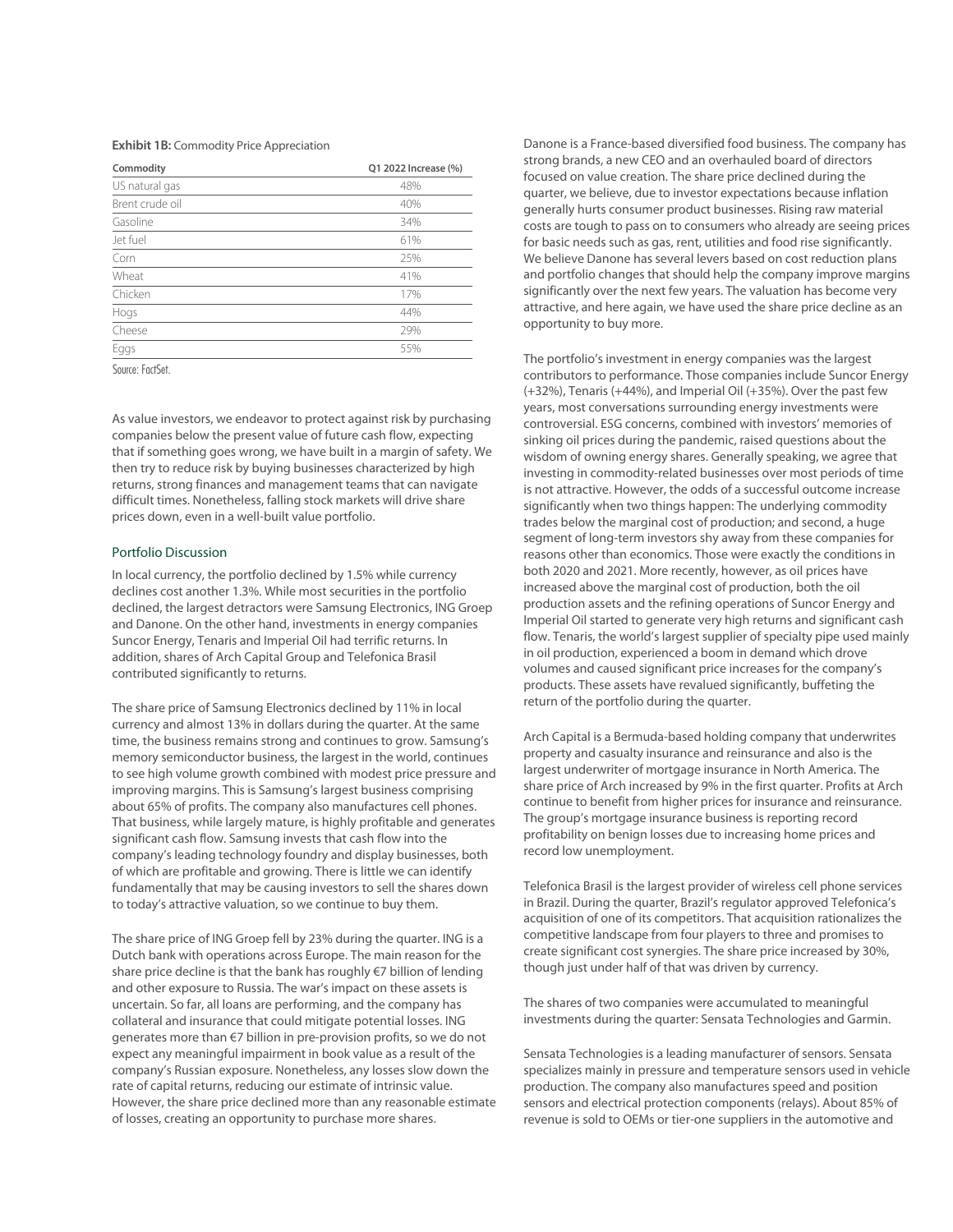heavy vehicle (truck) market with the remainder sold into the manufacturing equipment and aerospace industries. Financially, the company is characterized by high operating margins and returns and solid free cash flow generation. The company is known for its product integrity and is defined by its manufacturing flexibility and low-cost production. Management is experienced and focused on value creation. More recently, the company's shares have been impacted by the slowdown in light vehicle (car) production, which peaked in 2017 at just over 95 million vehicles. The market started to decline in 2018 and 2019 due to falling demand in China. The situation worsened as COVID-related shutdowns in 2020 drove production down to 74 million vehicles. Over that period, Sensata's operating profit was nearly cut in half. Today, light vehicle production is recovering, although slowly due to the ongoing shortage of auto semiconductors. Investor sentiment is negative due to the uncertainty of a recovery in auto demand. The recent increase in interest rates will create further headwinds as just about all auto purchases are financed. Nonetheless, Sensata's business should improve as light vehicle production normalizes and as more sensors are used in both hybrid and battery electric vehicles. We believe at more normal levels of production the company can earn close to \$5.00 in earnings per share resulting in a normalized price-to-earnings at 6 April 2022's \$48.00 share price of less than 10X earnings.

Garmin is a Switzerland-domiciled manufacturer of electronic products, generating half of its profits from outdoor and fitness products. Anyone interested in athletics will recognize the brand and the quality of the company's products. The company also manufactures more general digital watches, though that market is dominated by mainstream products produced by Apple and Samsung. The remainder of its profits come from Garmin's navigation system-based products used in the marine, aviation and auto industries. Garmin's advantages come from deep vertical expertise, excellent engineering talent and vertically integrated manufacturing. In addition, the company runs a clean balance sheet, has high operating margins, generates free cash and operates in a low tax rate jurisdiction. Historically, Garmin has had its ups and downs based on product cycles. More recently, the company has benefited from COVID-related demand. In the latter half of 2021, profit growth ended due to a combination of a slowdown in demand in certain categories, a spike in shipping costs and component shortages. The share price declined significantly creating an opportunity to invest in a high return, growing, well-financed business with an excellent management team.

During the quarter, there was a full close out of two securities. Shares of Hella were tendered to Faurecia. Faurecia is a French auto parts supplier that made a bid for Hella last August. Shares of Imperial Oil were sold as the share price hit our estimate of intrinsic value.

#### Perspective

The world has a funny way of keeping the financial markets honest.

Consider where we were at the start of the year. The pandemic was in retreat. The US economy was bolstered by strong holiday spending, jobs growth and wage gains. Inflation was rising but seemed manageable. Russia was saber rattling on the Ukraine border, but Russia has been a threat to Ukraine for many years. Artificial intelligence, big data, non-fungible tokens and digital money all

presented the promise of a wonderful technology-driven future. Global stability—the holy grail for investors—had finally arrived. And then…

Global hotspots in Europe and China that disrupted economies and companies and roiled financial markets reminded us just how difficult and unpredictable investing can be. Shortly after the trouble began, we started fielding questions about the wisdom of investing outside the US. For one thing, Europe's energy policy and reliance on Russia for its oil and natural gas needs are proving to be dangerous, highlighting the instability of cultural differences and unhealthy dependencies on rogue nations. Another outbreak of COVID in China, along with the Chinese government's regulatory assault on its biggest and best companies, and the potential geopolitical spillover of the Russian invasion to potential issues in Taiwan create concerns over investing in that region. Why would one take the risk of investing outside the US when returns have been much better for almost a decade right here at home? Good question. (We provide a detailed analysis of the answer to that question in our soon to be published paper, The Case for Investing Outside the US.)

The answer is simple. The ability to invest in a variety of asset classes widens the opportunity set. Restricting the investment universe to a geography, currency or an industry unnecessarily eliminates securities that may provide better returns. It is the ability to invest in securities that are mispriced that drives excess returns over time, wherever they may be.

**Exhibit 2:** Global Value Market Performance Through Current Bull Market (9 Oct 2002-31 Mar 2022 in local currency)



outperformed growth with the exception of the last few years.

Source: FactSet. As of 31 Mar 2022. Past performance does not guarantee future results.

Here are a few concepts to consider. Great companies generate great returns—and great companies are not limited to US borders. Emerging economies grow quickly, and the benefit of that type of tail wind in the developed parts of the world simply does not exist. Over the past 20 years, China's economic development raised nearly 90 million people out of poverty creating spectacular returns for businesses selling goods and services to those newly middle class consumers. Some countries have particularly valuable attributes not found in the US, such as low-cost, well-educated labor in India, lowcost lithium deposits in Chile and beautiful luxury goods from France.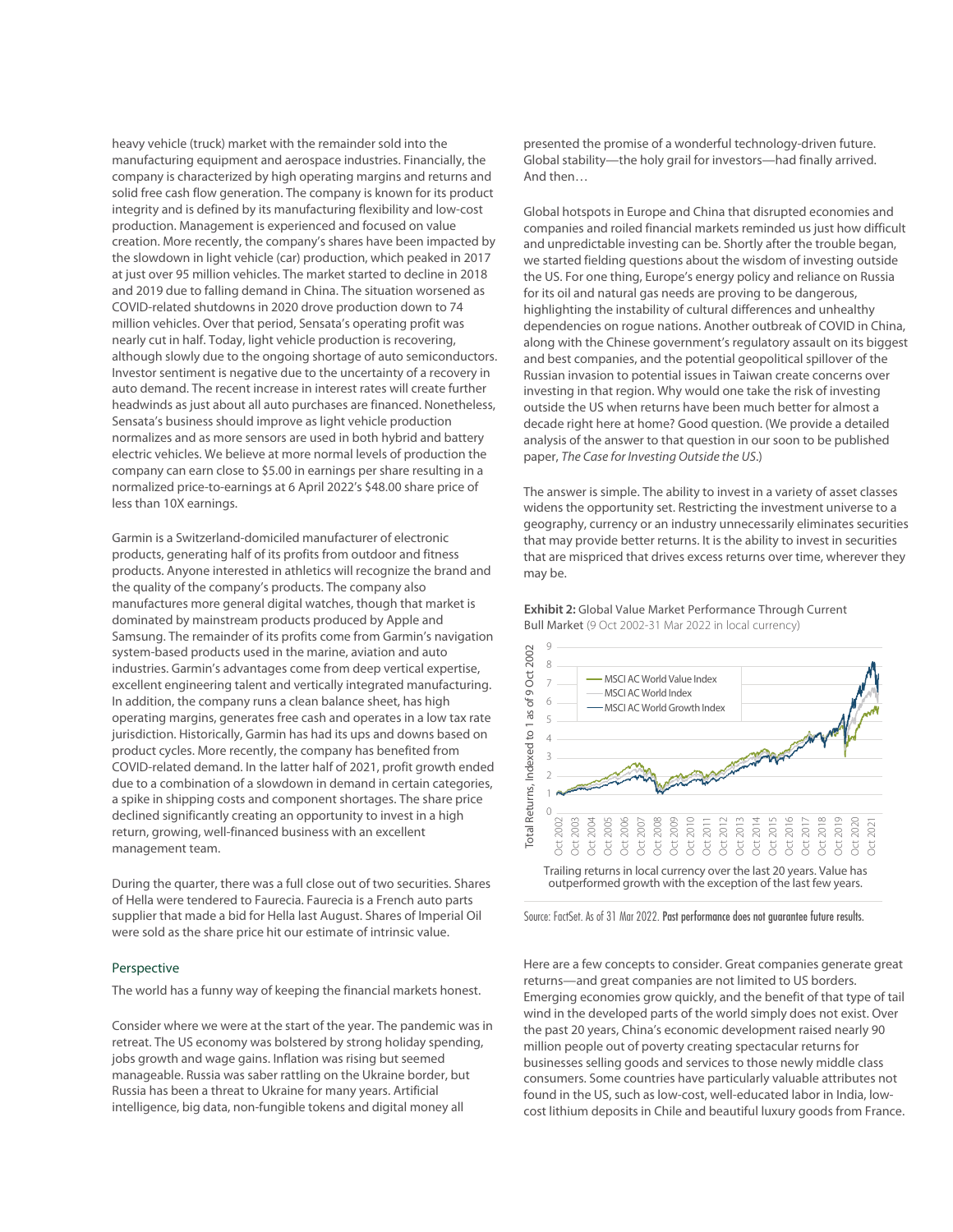Companies that benefit from these attributes have posted spectacular returns including Tata Consulting, SQM and LVMH.

We sometimes forget that international stocks represent 58% of the world's \$125 trillion in total stock market capitalization. And that leads to another truth. Global markets are cyclical. There are periods when US stocks and the dollar are overvalued. There are international pockets with fast growth, better wage rates, lower tax rates and, even, better corporate governance. And that can lead to periods where international equity markets outperform US equities.

**Exhibit 3:** MSCI EAFE Index Minus MSCI USA Index



Source: FactSet. As of 31 Mar 2022. Past performance does not guarantee future results.

As value investors, we seek to identify those international companies with strong balance sheets, good returns, prospects for growth and, most importantly, a wide spread between what our research tells us a company is worth and the value the market is placing on it. Exploiting that undervaluation is what drives favorable risk-adjusted returns whether the companies are based in London, Mumbai or the US.

We thank you for your support.

# ARTISAN CANVAS

Timely insights and updates from our investment teams and firm leadership Visit www.artisancanvas.com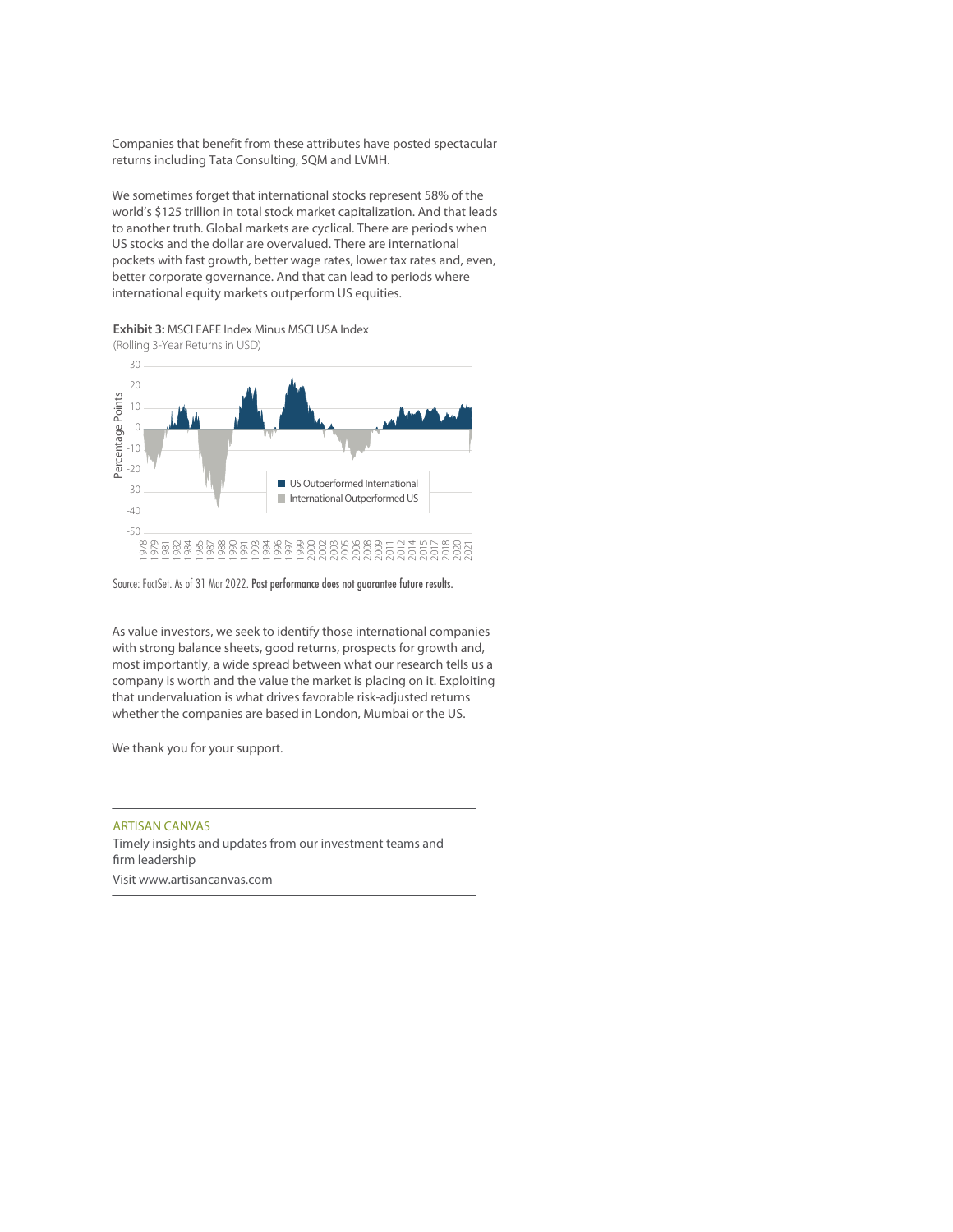# **For more information:** Visit www.artisanpartners.com

Investment Risks: International investments involve special risks, including currency fluctuation, lower liquidity, different accounting methods and economic and political systems, and higher transaction costs. These risks are greater in emerging markets. Securities of small- and medium-sized companies tend to have a shorter history of operations, be more volatile and less liquid and may have underperformed securities of large companies during some periods. Value securities may underperform other asset types during a given period. These risks, among others, are further described in Artisan Partners Form ADV, which is available upon request.

Unless otherwise indicated, the Artisan Strategy characteristics relate to that of an investment composite or a representative account managed within a composite. It is intended to provide a general illustration of the inv considerations used by Artisan Partners in managing that strategy. Individual accounts may differ, at times significantly, from the reference data shown due to varying account restrictions, fees and expenses, and since inc among others. Where applicable, this information is supplemental to, and not to be construed with, a current or prospective client's investment account information. References to individual security performance relate to a in the composite. Individual holding periods may differ.

Securities referenced may not be representative of all portfolio holdings. Securities of the same issuer are aggregated to determine a holding's portfolio weight. Portfolio statistics calculations exclude outlier data and applicable attributes, such as private securities. Artisan Partners may substitute information from a related security if unavailable for a particular security. This material is as of the date indicated and is subject to c not sum due to rounding.

Attribution is used to evaluate the investment management decisions which affected the portfolio's performance when compared to a benchmark index. Attribution is not exact, but should be considered an approximation of the contribution of each of the factors considered.

Contribution to Return includes the securities with the highest positive and negative contribution to the portfolio's return and is calculated by multiplying a security's portfolio weight by its in-portfolio return for the accounted for by using end of the day prices, which may or may not reflect the actual purchase/sale price realized by the portfolio. Contribution to return is not exact, but should be considered an approximation.

Net-of-fees composite returns were calculated using the highest model investment advisory fees applicable to portfolios within the composite. Fees may be higher for certain pooled vehicles and the composite may include acc performance-based fees. All performance results are net of commissions and transaction costs, and have been presented gross and net of investment advisory fees. Dividend income is recorded net of foreign withholding taxes or as soon after the ex-dividend date as the information becomes available to Artisan Partners. Interest income is recorded on the accrual basis. Performance results for the Index include reinvested dividends and are prese withholding taxes but, unlike the portfolio's returns, do not reflect the payment of sales commissions or other expenses incurred in the purchase or sale of the securities included in the indices.

MSCI EAFE Index measures the performance of developed markets, excluding the US and Canada. MSCI All Country World ex USA Index measures the performance of developed and emerging markets, excluding the US. The MSCI China I captures large and mid-cap representation across China A shares, H shares, B shares, Red chips, P chips and foreign listings (e.g., ADRs). MSCI Emerging Markets Index measures the performance of emerging markets. MSCI Emer Eastern Europe Index captures large- and mid-cap representation across three emerging markets. The MSCI USA Index is designed to measure the performance of the large and mid-cap segments of the US market. MSCI All Country measures the performance of developed and emerging markets. MSCI All Country World Growth Index measures the performance of companies in developed and emerging markets with higher forecasted and historical growth rates. MS Country World Value Index measures the performance of companies across developed and emerging markets that exhibit value style characteristics according to MSCI. S&P 500® Index measures the performance of 500 US companies on the large-cap sector of the market. The index(es) are unmanaged; include net reinvested dividends; do not reflect fees or expenses; and are not available for direct investment.

MSCI makes no express or implied warranties or representations and shall have no liability whatsoever with respect to any MSCI data contained herein. The MSCI data may not be further redistributed or used to create indices products. This report is not approved or produced by MSCI.

The S&P 500® ("Index") is a product of S&P Dow Jones Indices LLC ("S&P DJI") and/or its affiliates and has been licensed for use. Copyright © 2022 S&P Dow Jones Indices LLC, a division of S&P Global, Inc. All rights reserv Redistribution or reproduction in whole or in part are prohibited without written permission of S&P Dow Jones Indices LLC. S&P® is a registered trademark of S&P Global and Dow Jones® is a registered trademark of Dow Jones Holdings LLC ("Dow Jones"). None of S&P DJI, Dow Jones, their affiliates or third party licensors makes any representation or warranty, express or implied, as to the ability of any index to accurately represent the asset c that it purports to represent and none shall have any liability for any errors, omissions, or interruptions of any index or the data included therein.

The Global Industry Classification Standard (GICS®) is the exclusive intellectual property of MSCI Inc. (MSCI) and Standard & Poor's Financial Services, LLC (S&P). Neither MSCI, S&P, their affiliates, nor any of their thir Parties") makes any representations or warranties, express or implied, with respect to GICS or the results to be obtained by the use thereof, and expressly disclaim all warranties, including warranties of accuracy, complet and fitness for a particular purpose. The GICS Parties shall not have any liability for any direct, indirect, special, punitive, consequential or any other damages (including lost profits) even if notified of such damages.

This summary represents the views of the portfolio manager as of 31 Mar 2022. Those views and portfolio holdings are subject to change and Artisan Partners disclaims any obligation to advise investors of such changes. The portfolio holdings does not constitute a recommendation of any individual security. For a complete list of holdings by contribution to the strategy, refer to the Contributors to Return chart.

Price-to-Earnings (P/E) is a valuation ratio of a company's current share price compared to its pershare earnings. Operating Margin is a measure of profitability equal to operating income divided by revenue. Future Cash Fl future maintainable profits adjusted for depreciation and capital expenditure. Margin of Safety, a concept developed by Benjamin Graham, is the difference between the market price and the estimated intrinsic value of a bus margin of safety may help guard against permanent capital loss and improve the probability of capital appreciation. Margin of safety does not prevent market loss - all investments contain risk and may lose value. Earnings the portion of a company's profit allocated to each outstanding share of common stock. Free Cash Flow is a measure of financial performance calculated as operating cash flow minus capital expenditures. Market Cap is the ag all of a company's outstanding equity securities.

This material is provided for informational purposes without regard to your particular investment needs and shall not be construed as investment or tax advice on which you may rely for your investment decisions. Investors financial and tax adviser before making investments in order to determine the appropriateness of any investment product discussed herein. In no event shall Artisan Partners have any liability for direct, indirect, special, consequential (including, without limitation, lost profits) losses or any other damages resulting from the use of this material.

Artisan Partners Limited Partnership (APLP) is an investment adviser registered with the U.S. Securities and Exchange Commission (SEC). Artisan Partners UK LLP (APUK) is authorized and regulated by the Financial Conduct Au registered investment adviser with the SEC. APEL Financial Distribution Services Limited (AP Europe) is authorized and regulated by the Central Bank of Ireland. APLP, APUK and AP Europe are collectively, with their parent referred to as Artisan Partners herein. Artisan Partners is not registered, authorised or eligible for an exemption from registration in all jurisdictions. Therefore, services described herein may not be available in certa does not constitute an offer or solicitation where such actions are not authorised or lawful, and in some cases may only be provided at the initiative of the prospect. Further limitations on the availability of products or may be imposed.

This material is only intended for investors which meet qualifications as institutional investors as defined in the applicable jurisdiction where this material is received, which includes only Professional Clients or Eligi the Markets in Financial Instruments Directive (MiFID) where this material is issued by APUK or AP Europe. This material is not for use by retail investors and may not be reproduced or distributed without Artisan Partners'

In the United Kingdom, issued by APUK, 25 St. James's St., Floor 3, London SW1A 1HA, registered in England and Wales (LLP No. OC351201). Registered office: Reading Bridge House, Floor 4, George St., Reading, Berkshire RG1 Ireland, issued by AP Europe, Fitzwilliam Hall, Fitzwilliam Pl, Ste. 202, Dublin 2, D02 T292. Registered office: 70 Sir John Rogerson's Quay, Dublin 2, D02 R296 (Company No. 637966).

Australia: This material is directed at wholesale clients only and is not intended for, or to be relied upon by, private individuals or retail investors. Artisan Partnes Australia Pty Ltd is a representative of APLP (ARBN (ARBN 603 522 649). APLP and APUK are respectively regulated under US and UK laws which differ from Australian laws and are exempt from the requirement to hold an Australian financial services license under the Australian Act 2001 in respect to financial services provided in Australia.

Canada: This material is distributed in Canada by APLP and/or Artisan Partners Distributors LLC, which conduct activities in Canada under exemptions from the dealer, portfolio manager and investment fund manager registrati applicable Canadian securities laws. This material does not constitute an offer of services in circumstances where such exemptions are not available. APLP advisory services are available only to investors that quality as " applicable Canadian securities laws.

© 2022 Artisan Partners. All rights reserved.

For Institutional Investors – Not for Onward Distribution